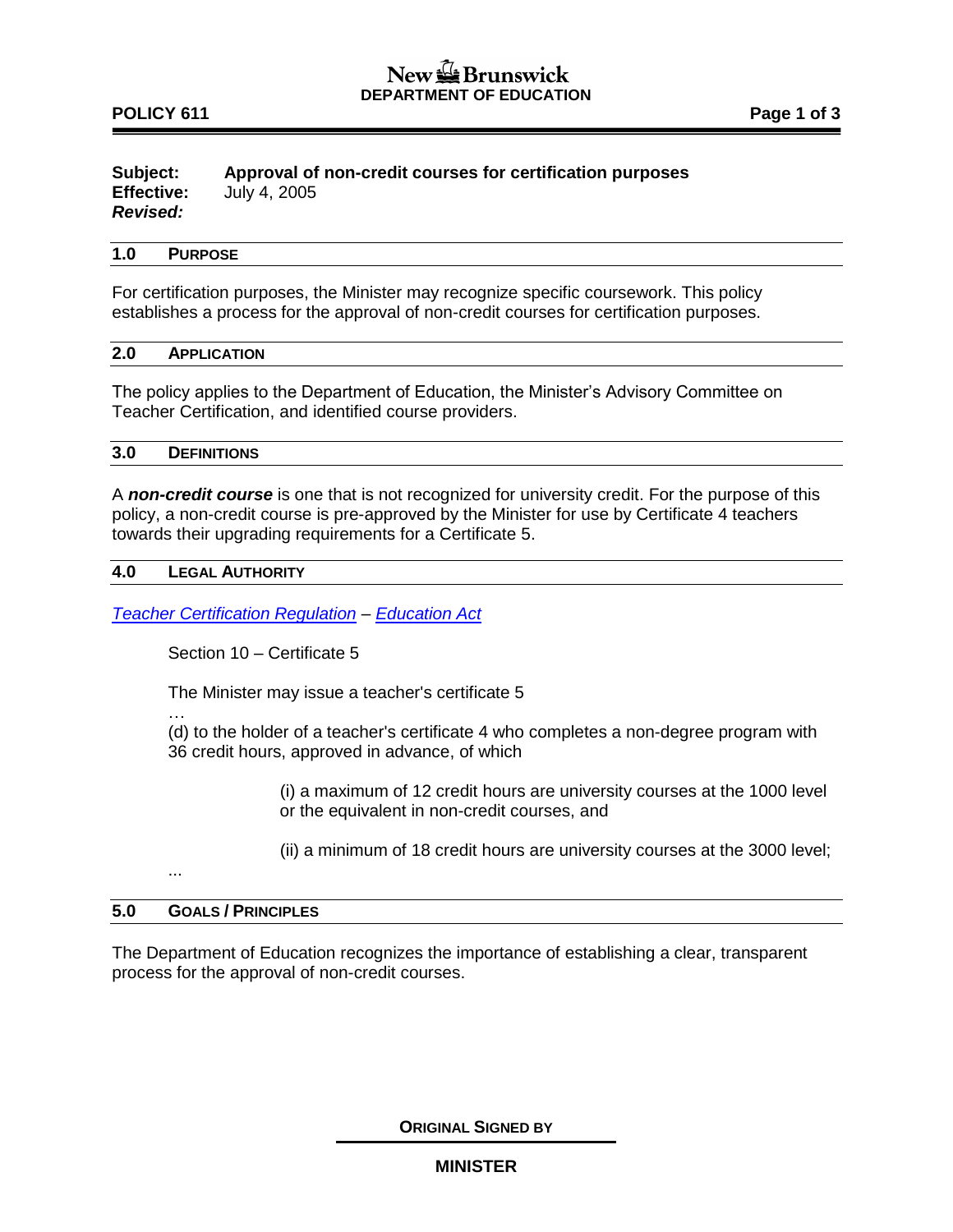# New September Brunswick **DEPARTMENT OF EDUCATION**

### **POLICY 611 Page 2 of 3**

### **6.0 REQUIREMENTS / STANDARDS**

### **Certificate 5 requirements**

- **6.1** To provide further interpretation of subsection 10(d) of the *[Teacher Certification](http://laws.gnb.ca/en/ShowPdf/cr/2004-8.pdf)  [Regulation](http://laws.gnb.ca/en/ShowPdf/cr/2004-8.pdf)*, teachers with a Certificate 4 who upgrade to a Certificate 5 through the completion of 36 credit hours must complete:
	- a) a minimum of 18 credit hours of university courses at the 3000 level or above (noncredit courses may not be used toward this requirement);
	- b) no more than a total of 12 credit hours at the 1000 university level (non-credit courses assigned an equivalency at the 1000 level may be used toward this requirement); and
	- c) an additional six credit hours at the 2000 level or above (non-credit courses assigned an equivalency at the 2000 level or above may be used toward this requirement).

### **Note: The maximum number of credit hours completed through non-credit courses is 12**.

### **Approval of non-credit courses**

**6.2** Non-credit course proposals must undergo the review process outlined in this policy prior to the Minister considering approval of the course for certification purposes. The Department of Education may develop and offer non-credit courses which are exempted, at the Minister's discretion, from the review process.

### **Course providers**

**6.3** The NBTA, AEFNB, universities and school districts are designated as eligible to propose non-credit courses for certification purposes.

### **Review process**

- **6.4** Proposed non-credit courses are evaluated based on criteria established by the Minister.
- **6.5** The course provider must submit a proposal regarding the non-credit course to the Department of Education, through the Office of Teacher Certification, at least 12 months prior to the proposed start date.
- **6.6** The Minister's Advisory Committee on Teacher Certification will evaluate the proposal and provide a recommendation to the Minister, through the Deputy Minister. The Minister's Advisory Committee may retain the services of an independent consultant to review the proposal.
- **6.7** The course provider will be notified of the decision of the Minister no later than three months ahead of the proposed start date.